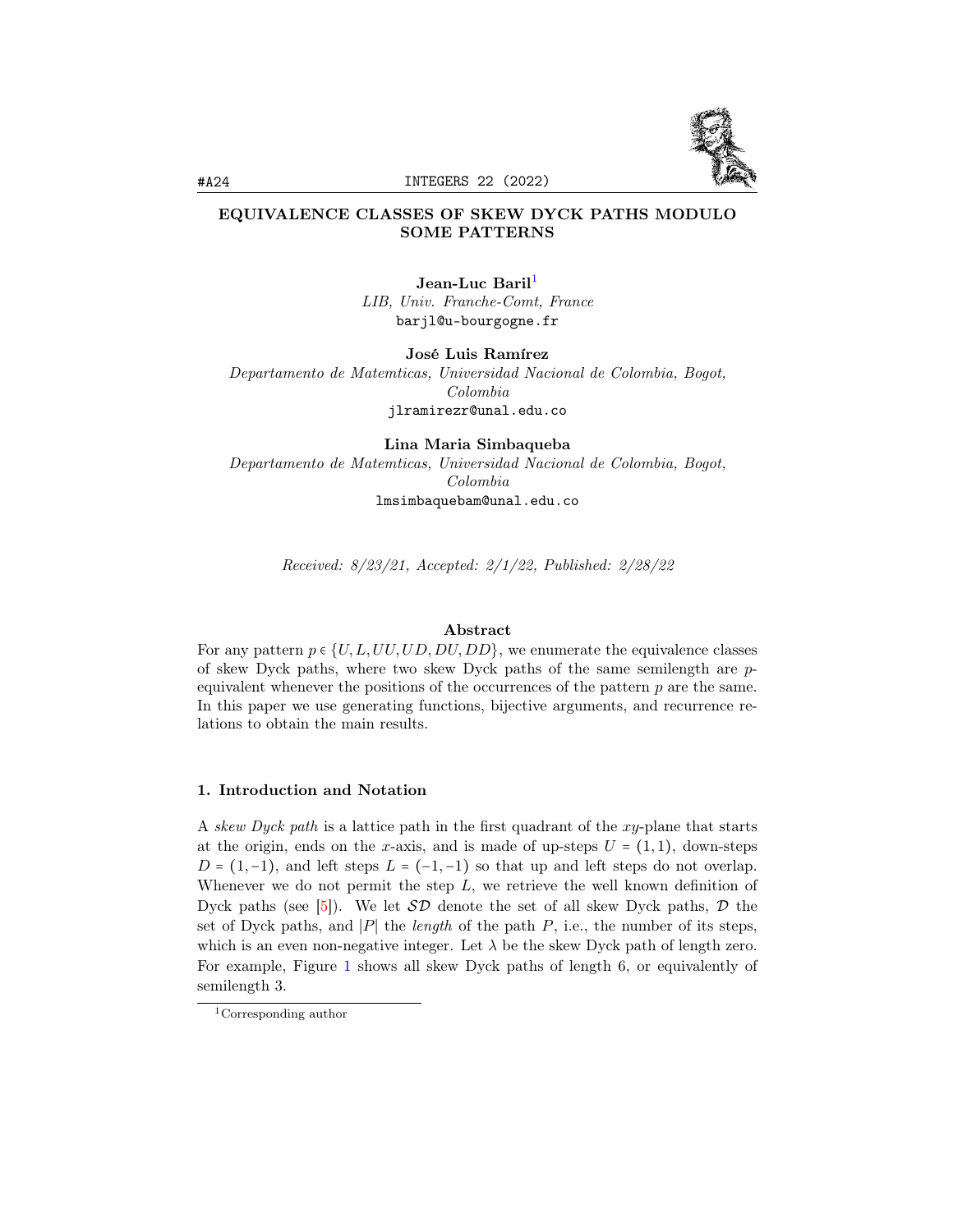<span id="page-1-0"></span>

Figure 1: Skew Dyck paths of semilength 3.

The concept of skew Dyck path was introduced by Deutsch, Munarini, and Rinaldi  $[6]$ . Some additional studies can be found in  $[4, 7, 11]$  $[4, 7, 11]$  $[4, 7, 11]$  $[4, 7, 11]$  $[4, 7, 11]$ , where the authors present enumerative results according to different parameters and some bijections with other combinatorial objects, as hex trees, tree-like polyhexes, and 3-Motzkin paths.

In the following, a *pattern* consists of consecutive steps in a path. We will say that a pattern is at *position*  $i \geq 1$  in a path whenever the first step of the pattern appears at the *i*-th step of the path, the second step at the  $(i + 1)$ -th step, and so on. The height of an occurrence of a pattern is the minimal ordinate reached by its points. For instance, the skew Dyck path  $P = UDUUDL$  contains two occurrences of the pattern  $UD$  at positions 1 and 4, and the heights of these occurrences are respectively 0 and 1.

Recently in [\[1,](#page-17-5) [2,](#page-17-6) [3,](#page-17-7) [12\]](#page-17-8), the authors investigate equivalence relations on the sets of Dyck paths, Motzkin paths, Łukasiewicz paths, and Ballot paths where two paths of the same length are equivalent whenever they coincide on all occurrences of a given pattern. In this paper, we extend these studies for skew Dyck paths by considering the analogous equivalence relation on  $\mathcal{SD}$ :

Two skew Dyck paths of the same semilength are p-equivalent whenever they have the same positions of the occurrences of the pattern p.

For instance, the skew Dyck path  $UDUUDL$  is L-equivalent with  $UUDUDL$ since the occurrences of  $L$  appear at the same positions in the two paths.

For some patterns  $p$  of length one or two, we provide generating functions for the number of p-equivalence classes in  $SD$  with respect to the semilength. The general method used consists in providing bijections between equivalence classes and some subsets of skew Dyck paths, and then, evaluating algebraically the generating functions for these subsets. We handle the cases  $p \in \{U, L, UU, UD, DU, DD\}$ , and we leave the other cases as open problems. As a byproduct, we characterize skew Dyck paths entirely fixed by the positions of its left steps  $L$ , and we count them using generating functions and recurrence relations. We also provide and conjecture asymptotic approximations for the number of p-equivalence classes of skew Dyck paths of semilength n.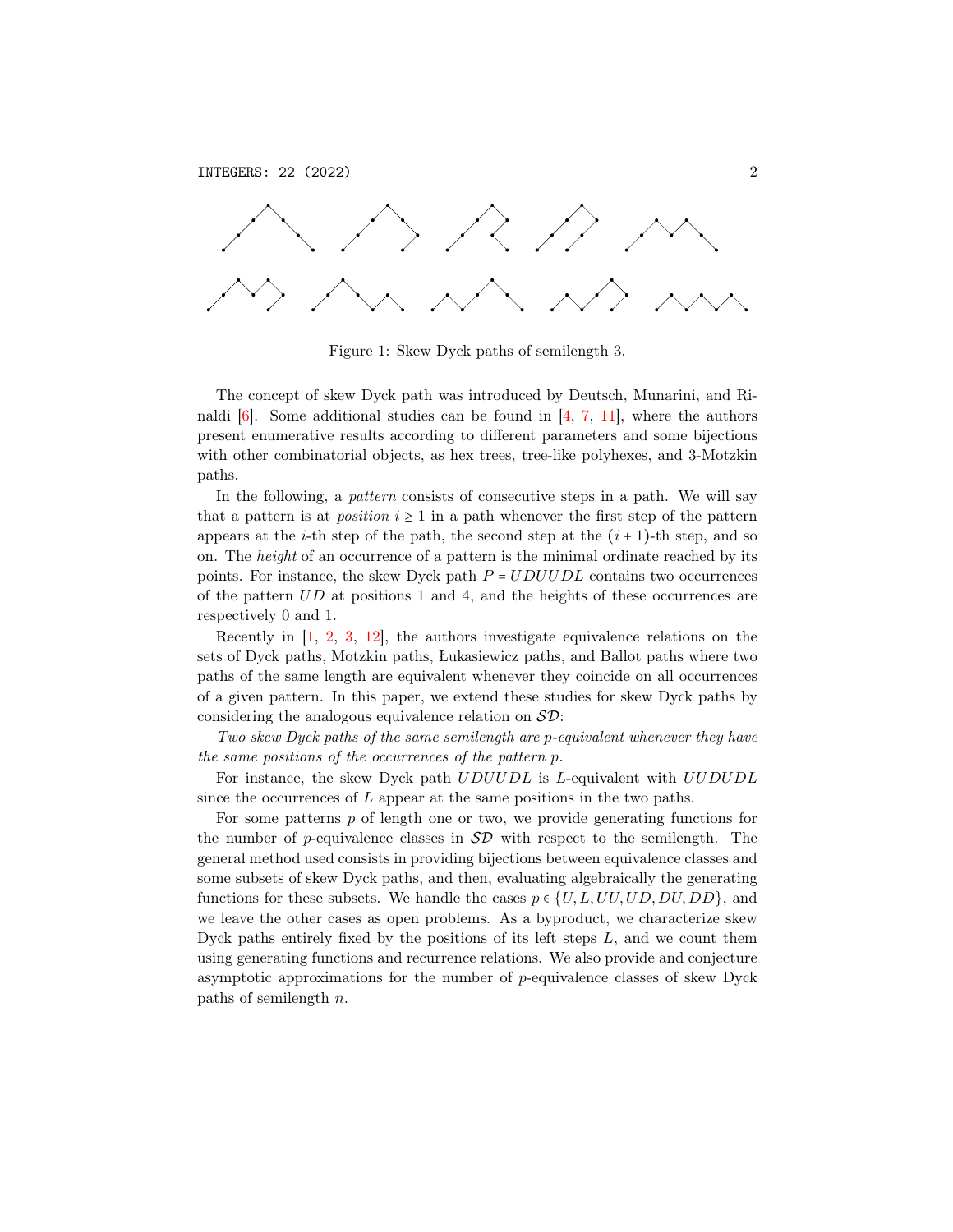### 2. Equivalence Classes Modulo Patterns of Length One

In this part, we focus on the patterns p of length one, that is  $p \in \{U, D, L\}$ . Table 1 presents the first few values for the number of p-equivalence classes. We do not succeed to solve the case  $D$  which is left as an open question (for this case, values in Table 1 are experimentally obtained).

| Pattern | Sequence     | OEIS([13]) | $a_n, 1 \leq n \leq 9$                    |
|---------|--------------|------------|-------------------------------------------|
| $\iota$ | Catalan      | A000108    | 1, 2, 5, 14, 42, 132, 429, 1430, 4862     |
|         |              | New        | 1, 2, 4, 9, 21, 50, 123, 308, 781         |
| D       | Open problem | New        | 1, 3, 10, 35, 129, 488, 1881, 7341, 28876 |

Table 1: Number of p-equivalence classes for skew Dyck paths.

# 2.1. The Pattern U

The number of U-equivalence classes is given by the Catalan numbers  $c_n = \frac{1}{n+1} \binom{2n}{n}$  $\binom{2n}{n}$ since we can establish a bijection between Dyck paths and the set of U-equivalence classes of skew Dyck paths. Indeed, each equivalence class of skew Dyck paths of length  $2n$  can be represented by a word of length  $2n$  using the symbols 1 and 0. The symbol 1 represents a diagonal up step  $U$ , and the symbol 0 represents an absence of the step  $U$ , or a down step  $D$  in a Dyck path. For example, Figure [2](#page-2-0) shows the case for the paths of semilength 2.

<span id="page-2-0"></span>

Figure 2: Bijection between Dyck paths and U-equivalence classes of SD.

# 2.2. The Pattern L

In order to study the equivalence classes modulo L, we define the subclass  $\mathcal L$  of skew Dyck paths avoiding the patterns  $UDD$  and  $DDD$ , and where all occurrences of UDU and DDU are at height 0.

**Theorem 1.** There is a bijection between  $\mathcal L$  and the set of L-equivalence classes of SD.

*Proof.* First, we will prove that for every  $P \in \mathcal{SD}$  there exists  $P' \in \mathcal{L}$  such that P and  $P'$  belong to the same equivalence class modulo left steps. Let us consider the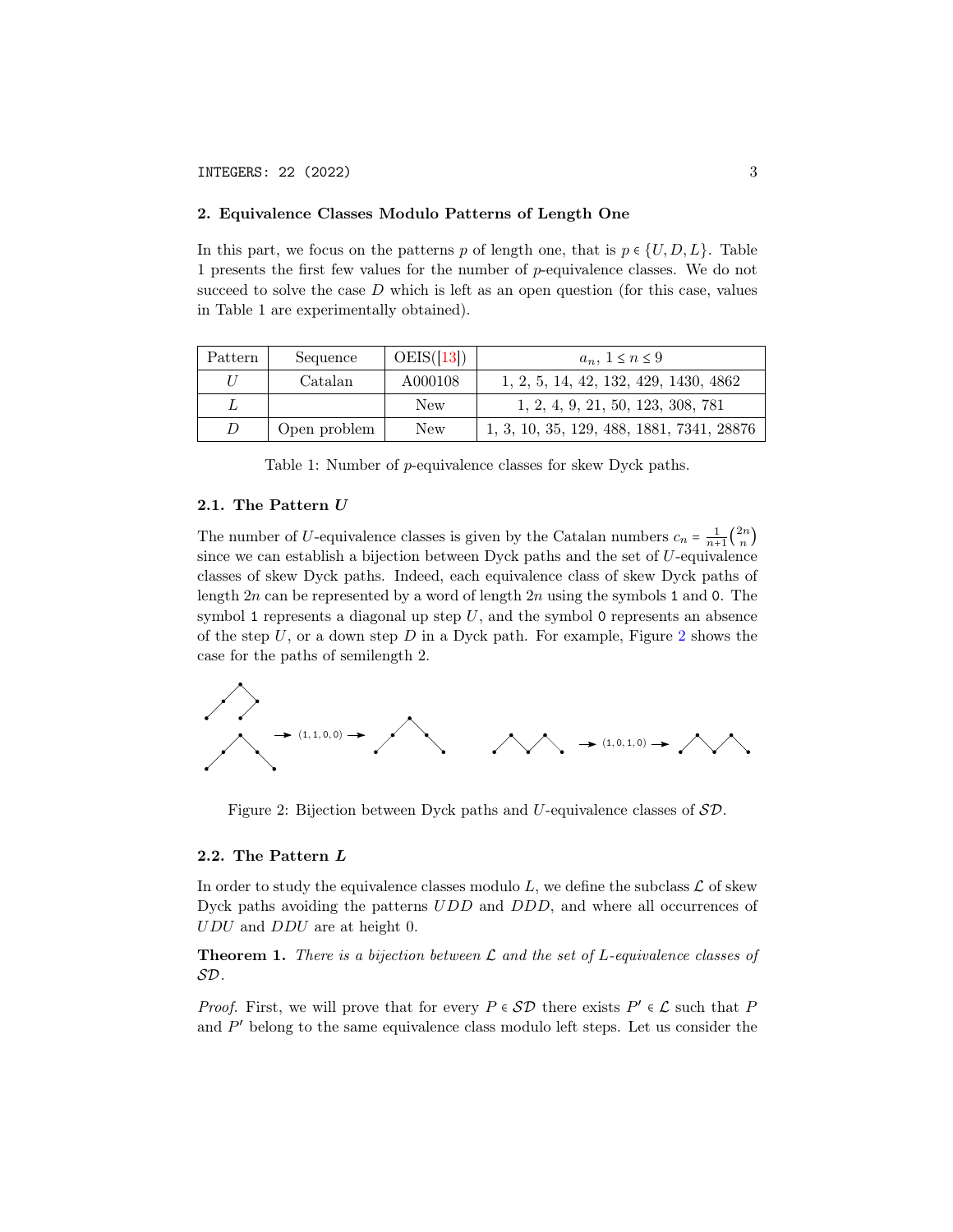sequence of skew Dyck paths  $P = P_0, P_1, \ldots, P_k = P'$  with  $k \ge 1$ , where for any i,  $0 \leq i \leq k-1$ ,  $P_{i+1}$  is obtained from  $P_i$  by performing the first possible transformation among the four described below, until the path belongs to  $\mathcal{L}$ .

(1) Remove occurrences  $UDU$  at height greater than 0.

If  $P_i$  contains such a pattern,  $P_i = \alpha U D U \beta$ , then we define  $P_{i+1} = \alpha D U U \beta$ .

Notice that if  $P_{i+1}$  avoids  $UDU$  at height  $h > 0$  and contains an occurrence of DD at height  $k > 0$ , then before it, there is necessarily an occurrence  $UUU$  at height  $k - 1$ .

(2) Remove occurrences DDU at height greater than 0.

If  $P_i$  contains such a pattern, then  $P_i = \alpha D D U \beta$  where  $\alpha$  contains the pattern  $UUU$ . Considering the rightmost pattern  $UUU$  in  $\alpha$ , we have  $P_i$  =  $\alpha_1 U U U \alpha_2 D D U \beta$  and we define  $P_{i+1} = \alpha_1 U D U \alpha_2 D U U \beta$ .

(3) Remove occurrences UDD.

If  $P_i$  contains such a pattern,  $P_i = \alpha U D D \beta$ , then we define  $P_{i+1} = \alpha D U D \beta$ .

(4) Remove occurrences DDD.

If  $P_i$  contains such a pattern, then  $P_i = \alpha D D D \beta$  where  $\alpha$  has the pattern UUU. Considering the rightmost UUU in  $\alpha$ , we have  $P_i = \alpha_1 U U U \alpha_2 D D D \beta$ and we define  $P_{i+1} = \alpha_1 UDU\alpha_2 DUD\beta.$ 

Since the process do not modify the positions of the left steps  $L$ , the paths  $P$ and  $P'$  belong to the same equivalence class. An example of this process is shown in Figure [3.](#page-4-0)

Now, let us prove that if P and P' with the same length  $\ell$  both belong to  $\mathcal L$ and are in the same equivalence class modulo L, then  $P = P'$ . Any  $P \in \mathcal{L}$  can be decomposed

$$
P = \left(\prod_{i=0}^{n-1} \alpha_i L^{k_i}\right) \alpha_n,
$$

where L does not belong in  $\alpha_i$ ,  $0 \le i \le n$ , and  $k_i \ge 1$  for  $0 \le i \le n - 1$ .

First, if P does not contain L, then P is a Dyck path, and as  $P \in \mathcal{L}, P = (UD)^{\ell/2}$ . With a similar argument for  $P'$ , we obtain directly  $P = P'$ .

The second case is when  $P$  and  $P'$  have at least one occurrence of  $L$ . Since  $P$ belongs to  $\mathcal{L}$ , we can determine the form of  $\alpha_i$ .

- Case  $i = 0$ . We have  $\alpha_0 = (UD)^{s_1}U^{s_2}D$  with  $s_1 \geq 0$  and  $s_2 \geq 2$ .
- Case  $1 \leq i \leq n$ . The endpoint of  $\alpha_{i-1} L^{k_{i-1}}$  must be at the height  $h \geq 1$ .
	- If  $h = 1$ ,  $\alpha_i = D(UD)^{t_1}U^{t_2}D$  with  $t_1 \ge 0$  and  $t_2 \ge 2$ .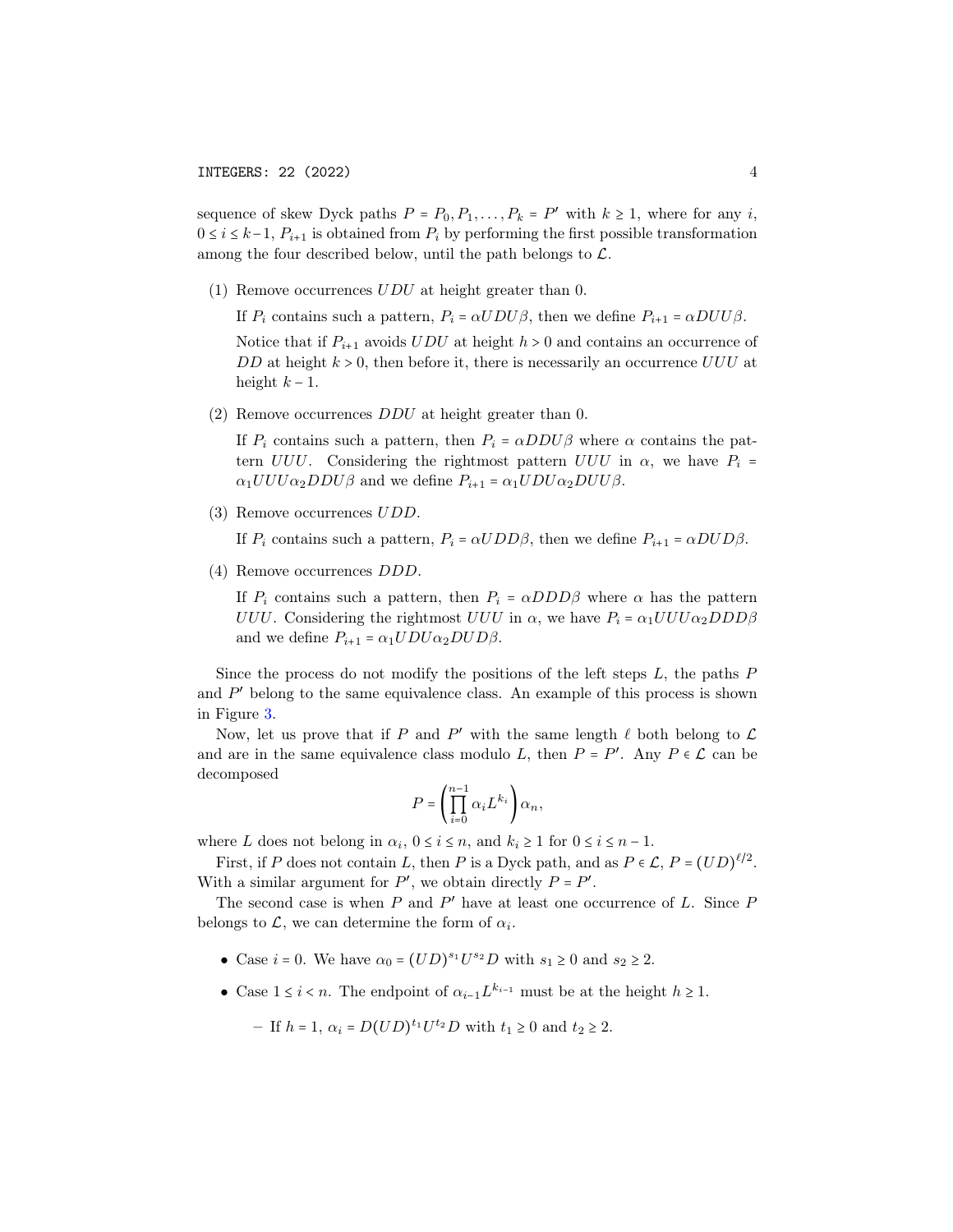<span id="page-4-0"></span>

Figure 3: Construction of a path in  $\mathcal L$  from a skew Dyck path.

- If  $h = 2$ ,  $\alpha_i$  is either D,  $D^2 (UD)^{t_3} U^{t_4} D$ , or  $DU^{t_5} D$  with  $t_3 \geq 0$ ,  $t_4 \geq 2$ ,  $t_5 \geq 1$ .
- − If  $h \ge 3$ ,  $\alpha_i$  is either D,  $D^2$ , or  $DU<sup>t</sup>D$  with  $t \ge 1$ .
- Case  $i = n$ . The endpoint of  $\alpha_{n-1} L^{k_{n-1}}$  must be at height  $h = 0, 1, 2$ .
	- If  $h = 0$ ,  $\alpha_n = \lambda$ .
	- $-$  If  $h = 1, \, \alpha_n = D(UD)^{r_1}$  with  $r_1 \ge 0$ .
	- $-$  If  $h = 2$ ,  $\alpha_n = D^2 (UD)^{r_2}$  with  $r_2 \ge 0$ .

Now, let us suppose that  $P \neq P'$ . Since P and P' are in the same class, we have  $P' = \left(\prod_{i=0}^{n-1} \alpha'_i L^{k_i}\right) \alpha'_n$  with  $|\alpha_j| = |\alpha'_j|$ , and there exists j such that  $\alpha_j \neq \alpha'_j$ . We take the greatest  $j$  satisfying this condition.

Let us assume  $j = n$ . If  $r = |\alpha_n| = |\alpha'_n|$  is even, then we have either  $\alpha_n = \alpha'_n = \lambda$  or  $\alpha_n = \alpha'_n = D^2 (UD)^{\frac{n-2}{2}}$ ; if  $r = |\alpha_n| = |\alpha'_n|$  is odd, then we have  $\alpha_n = \alpha'_n = D(UD)^{\frac{n-1}{2}}$ which gives a contradiction with  $P \neq P'$ .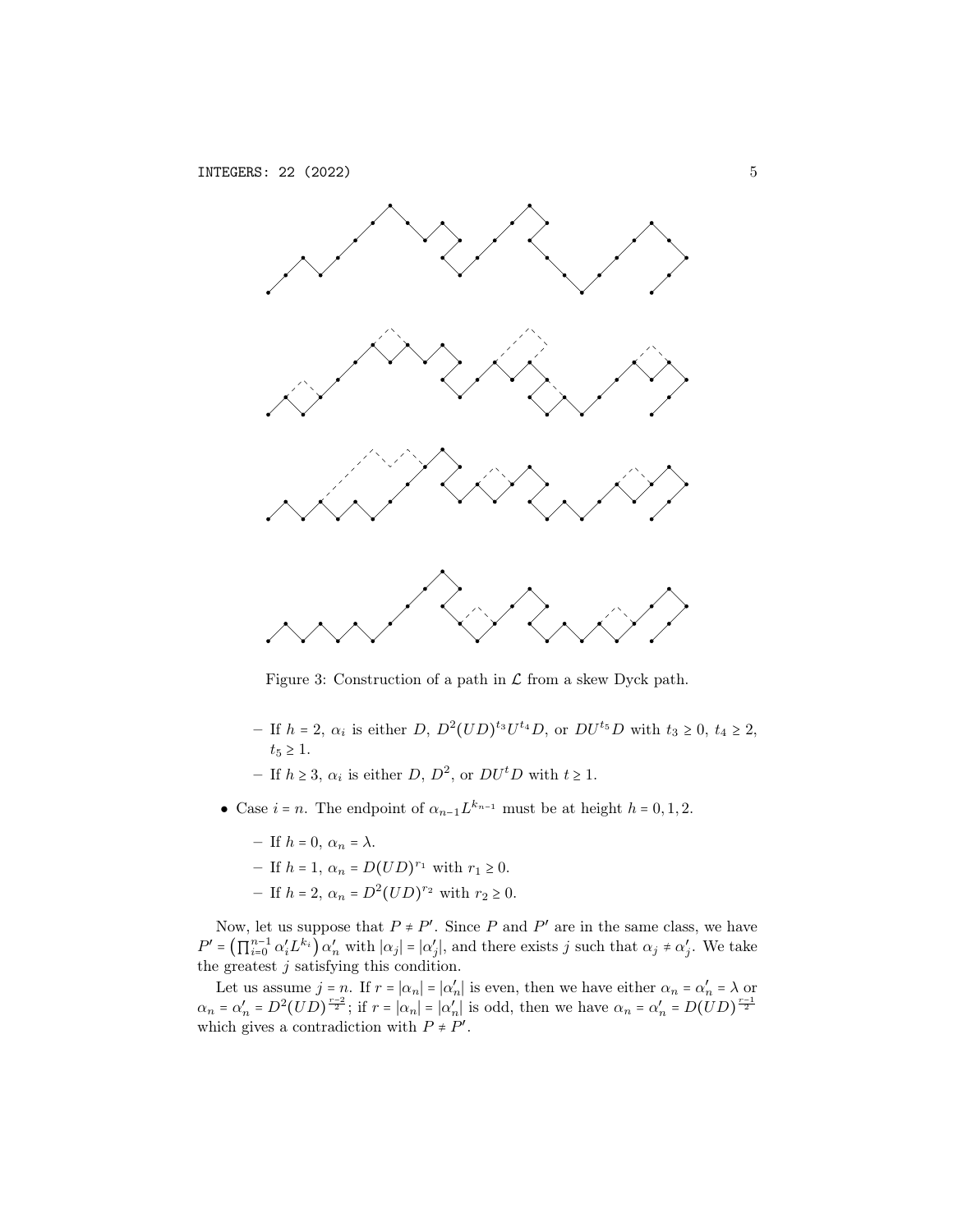Let us assume  $1 \leq j \leq n$ . In this case, the endpoints of  $\alpha_j$  and  $\alpha'_j$  are at the same height h. Since  $P \neq P'$  and using the form of  $\alpha_j$  defined above, we necessarily have  $|\alpha_j| \geq 3$ . So, let us suppose that  $\alpha_j$  and  $\alpha'_j$  are of the form  $DU^tD$  or  $D(UD)^{t_1}U^{t_2}D$ . Let analyze the following two cases:

- $\alpha_j = DU^{t_1}D$  and  $\alpha'_j = DU^{t_2}D$ . Since  $|\alpha_j| = |\alpha'_j|$ , we have  $\alpha_j = \alpha'_j$  which is a contradiction.
- $\alpha_j = DU^t D$  and  $\alpha'_j = D(UD)^{t_1} U^{t_2} D$  with  $t_1, t_2 \geq 1$ . Due to the fact that they have the same length, we conclude that  $t = 2t_1 + t_2$ , and due to the fact that they belong to L, we conclude that  $t_2 = h + 1$ , as the occurrence UDU must appear at height 0. As a result,  $t > h + 1$  and consequently, the path  $\alpha_i$  is not well defined because it crosses the x-axis. So, this case throws a contradiction.
- $\alpha_j = D(UD)^{t_1}U^{t_2}D$  and  $\alpha'_j = D(UD)^{s_1}U^{s_2}D$  with  $t_1, s_1 \ge 1$   $t_2, s_2 \ge 2$ . As they have the same length,  $2t_1 + t_2 = 2s_1 + s_2$ . If  $\alpha_j \neq \alpha'_j$  then without loss of generality we can suppose  $t_1 < s_1$  and conclude that  $t_2 \geq 2 + s_2$ . This establishes a contradiction because  $\alpha_j$  would have a pattern  $UDU$  at height greater than 2.

A similar reasoning allows us to conclude that  $\alpha_0 = \alpha'_0$  and therefore,  $P = P'$ .  $\Box$ 

**Theorem 2.** The generating function of equivalence classes modulo  $L$  is given by  $L(x)$ , where  $L(x)$  is a root of

$$
(4x-1)L4(x) - 3L3(x) - (7x-10)L2(x) + (5x-8)L(x) - x + 2 = 0.
$$

The series expansion of  $L(x)$  is

$$
1 + x + 2x2 + 4x3 + 9x4 + 21x5 + 50x6 + 123x7 + 308x8 + 781x9 + 2008x10 + O(x11).
$$

*Proof.* Let us define the following subsets of  $SD$ :

- A is the subset of paths in  $S\mathcal{D}$  avoiding UDU, DDU, UDD, and DDD, and not ending with an occurrence of UD or DD;
- $\beta$  is the subset of paths in  $\mathcal{SD}$  avoiding  $UDU$ ,  $DDU$ ,  $UDD$ , and  $DDD$ ;
- C is the subset of paths in  $S\mathcal{D}$  avoiding UDU, DDU, UDD, and DDD, and not ending with an occurrence of D.

In order to find the generating function of  $\mathcal L$  we consider the first return decomposition of a path  $P \in \mathcal{L}$ : either P is empty, or  $P = U \alpha D \beta$ , or  $P = U \gamma L$ , with  $\alpha \in \mathcal{A}$ ,  $\beta \in \mathcal{L}$  and  $\gamma \in \mathcal{B}\{\lambda\}$ . Consequently, if  $L(x)$ ,  $A(x)$ ,  $B(x)$ , and  $C(x)$  are respectively the generating functions for the sets  $\mathcal{L}, \mathcal{A}, \mathcal{B},$  and  $\mathcal{C}$ , we obtain the functional equation (cf. [\[8\]](#page-17-10))

$$
L(x) = 1 + xA(x)L(x) + x(B(x) - 1).
$$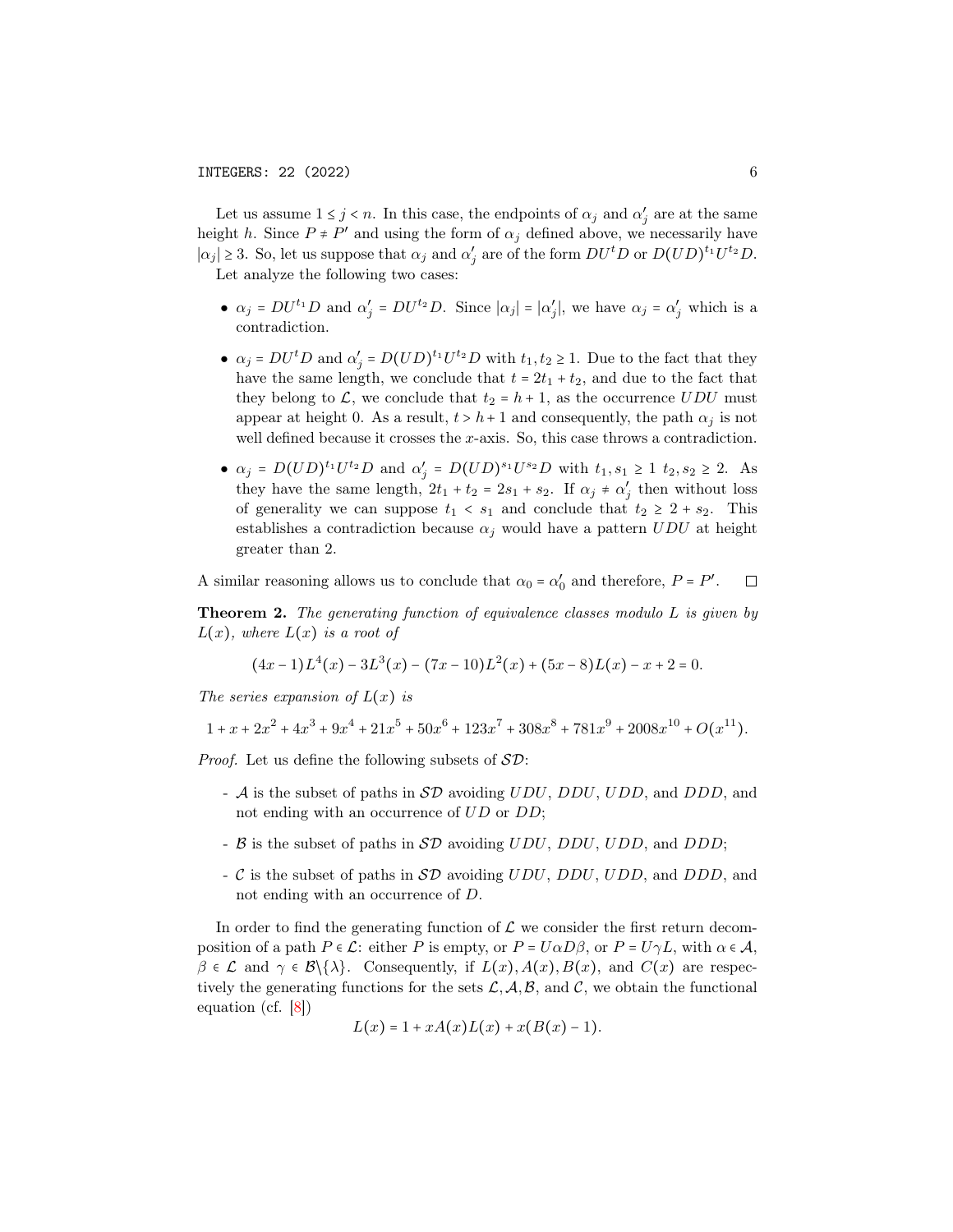A nonempty path  $P \in \mathcal{A}$  is either  $P = U \alpha D \beta$  or  $P = U \gamma L$  with  $\alpha \in \mathcal{C} \setminus \{\lambda\}, \beta \in \mathcal{A}$ and  $\gamma \in \mathcal{B}\backslash \{\lambda\}$ . Therefore, we have

$$
A(x) = 1 + x(C(x) - 1)A(x) + x(B(x) - 1).
$$

A nonempty path  $P \in \mathcal{B}$  is either  $P = UD$ , or  $P = U\alpha D\beta$  or  $P = U\alpha'D$ , or  $P = U \gamma L$ , with  $\alpha \in C \setminus {\lambda}$ ,  $\beta$ ,  $\gamma \in \mathcal{B} \setminus {\lambda}$ , and  $\alpha' \in \mathcal{A} \setminus {\lambda}$ . Therefore we have

$$
B(x) = 1 + x + x(C(x) - 1)(B(x) - 1) + x(A(x) - 1) + x(B(x) - 1).
$$

A nonempty path  $P \in \mathcal{C}$  is either  $P = U \alpha D \beta$ , or  $P = U \gamma L$  with  $\alpha, \beta \in \mathcal{C} \setminus \{\lambda\}$  and  $\gamma \in \mathcal{B}\backslash \{\lambda\}$ . Therefore we have

$$
C(x) = 1 + x(C(x) - 1)^{2} + x(B(x) - 1).
$$

Using Gröbner basis on the polynomial equations for  $L(x)$ ,  $A(x)$ ,  $B(x)$ , and  $C(x)$ we obtain the desired result.  $\Box$ 

<span id="page-6-0"></span>Remark 1. Since the generating function of equivalence classes modulo L satisfies an algebraic equation of order four, the counting sequence  $a_n = [x^n]L[x]$  satisfies a recurrence relation with polynomial coefficients. This can be automatically solved with Kauers's algorithm  $[9]$ . In particular we obtain that  $a_n$  satisfies the recurrence relation

$$
p_0(n)a_n+p_1(n)a_{n+1}+p_2(n)a_{n+2}+p_3(n)a_{n+3}+p_4(n)a_{n+4}+p_5(n)a_{n+5}+p_6(n)a_{n+6}=0,\\
$$

for  $n \geq 6$ , where  $p_i(n)$   $(i = 0, 1, \ldots, 6)$  are polynomials in n. From the package Asymptotics for Mathematica, see  $[10]$ , we conjecture that

$$
a_n \sim c \cdot \frac{\left(\frac{3}{2} + \sqrt{2}\right)^n}{n^{3/2}},
$$

where  $c \approx 2.111031048$ .

#### 2.3. Equivalence Classes of Size One

In the previous section, we proved that equivalence classes of size one are in oneto-one correspondences with the set  $B$ , which means that every skew Dyck path in  $\beta$  is entirely fixed by the position of its L steps. Consequently, the number of skew Dyck paths in  $\mathcal{B}$  with exactly k occurrences of L is finite. In this section, we study the number of skew Dyck paths in  $\mathcal{B}$  having exactly n left steps L. We take two points of view: first, we provide an expression of the generating function  $B(y) = \sum_{n\geq 0} b_n y^n$ , where  $b_n$  is the number of skew Dyck paths in  $\mathcal{B}$  with n left steps L, and next we provide a recursive formula for  $b_n$ .

First, it is worth noticing that as a skew path in  $\mathcal{B}$  avoids  $UDU$ ,  $DDU$ ,  $UDD$ , and DDD, the last left step of a path must be at the last four positions. Consequently, as shown in Figure [4,](#page-7-0) there are four paths with one left step.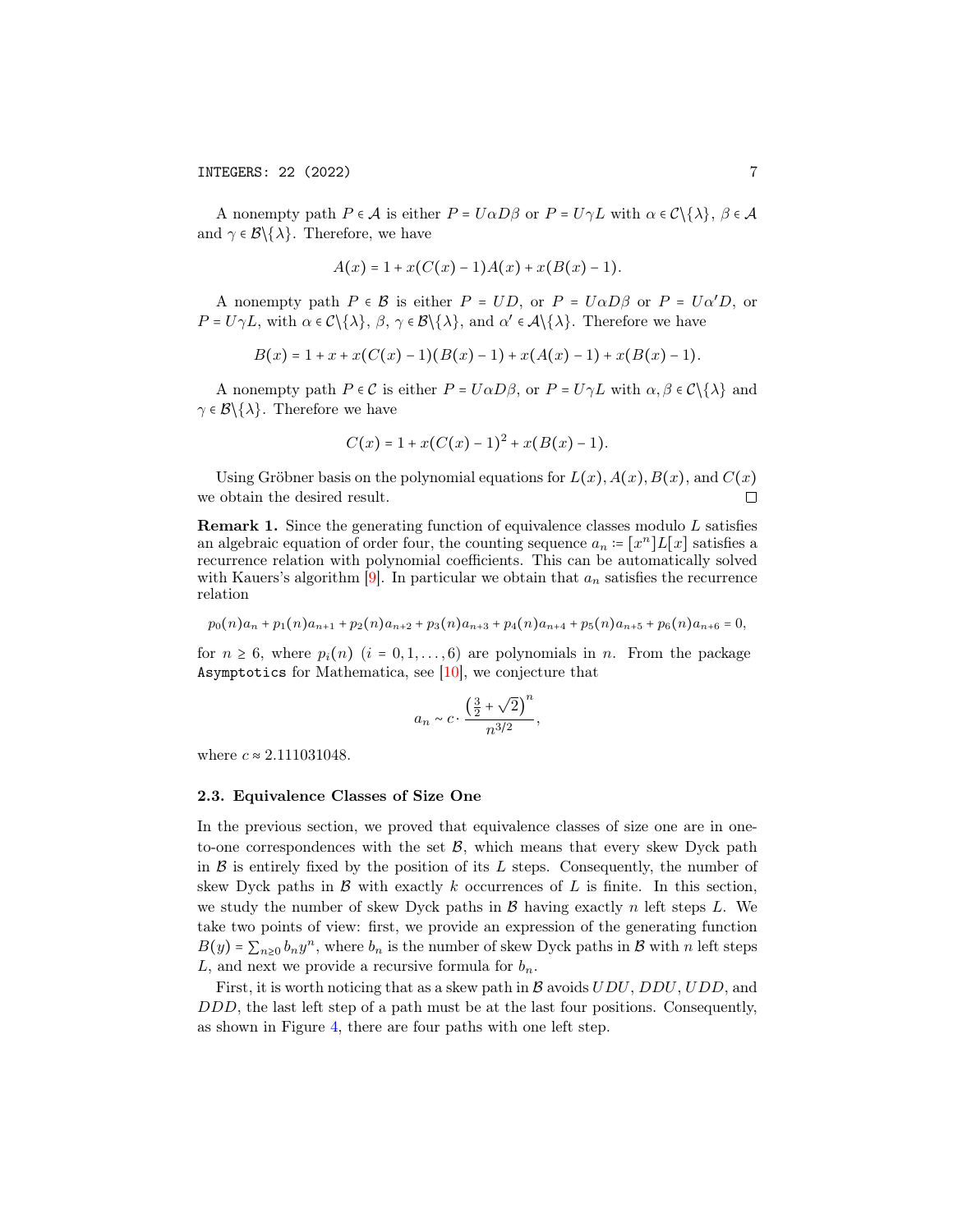<span id="page-7-0"></span>

Figure 4: Skew Dyck paths in  $\beta$  with one occurrence of  $L$ .

#### 2.3.1. Using Generating Functions

**Theorem 3.** The generating function  $B(y)$  for the number of skew Dyck paths in  $\mathcal B$  with respect to the number of left steps  $L$  is a root of

$$
y^{2}B^{4}(y) + (y^{3} + y^{2})B^{3}(y) + (2y^{2} + y)B^{2}(y) + (3y - 1)B(y) + 1 = 0.
$$

The series expansion of  $B(y)$  is

$$
1 + 4 y + 24 y^2 + 181 y^3 + 1549 y^4 + 14312 y^5 + 139142 y^6 + 1402646 y^7 + 14527909 y^8 + O(x^9).
$$

*Proof.* As mentioned above, a nonempty skew Dyck path in  $\mathcal{B}\setminus\{UD\}$  ends with either L, LD, LDD, or LDUD. Let  $B_1(y)$  (resp.  $B_2(y)$ ,  $B_3(y)$ ,  $B_4(y)$ ) be the generating function for the number of skew Dyck paths in  $\mathcal B$  ending with  $L$  (resp. LD, LDD, LDUD).

A skew Dyck path P ending with L can be written  $P = \alpha U \beta L$  where  $\alpha \in \mathcal{B}$  is either empty or ends with  $LD$  and  $\beta \in \mathcal{B}$ . So, we have the functional equation

$$
B_1(y) = (1 + B_2(y))y(1 + B_1(y) + B_2(y) + B_3(y) + B_4(y)).
$$

A skew Dyck path P ending with LD can be written  $P = \alpha U \beta D$  where  $\alpha \in \mathcal{B}$  is either empty or ends with  $LD$  and  $\beta \in \mathcal{B}$  and ends with L. So, we have

$$
B_2(y) = (1 + B_2(y))B_1(y).
$$

A skew Dyck path P ending with LDD can be written  $P = \alpha U \beta D$  where  $\alpha \in \mathcal{B}$ is either empty or ends with  $LD$  and  $\beta \in \mathcal{B}$  and ends with  $LD$ . So, we have

$$
B_3(y) = (1 + B_2(y))B_2(y).
$$

A skew Dyck path P ending with LDUD can be written  $P = \alpha UD$  where  $\alpha \in \mathcal{B}$ ends with LD. So, we have

$$
B_4(y)=B_2(y).
$$

Using Gröbner basis on the polynomial equations for each generating function we obtain the desired result. $\Box$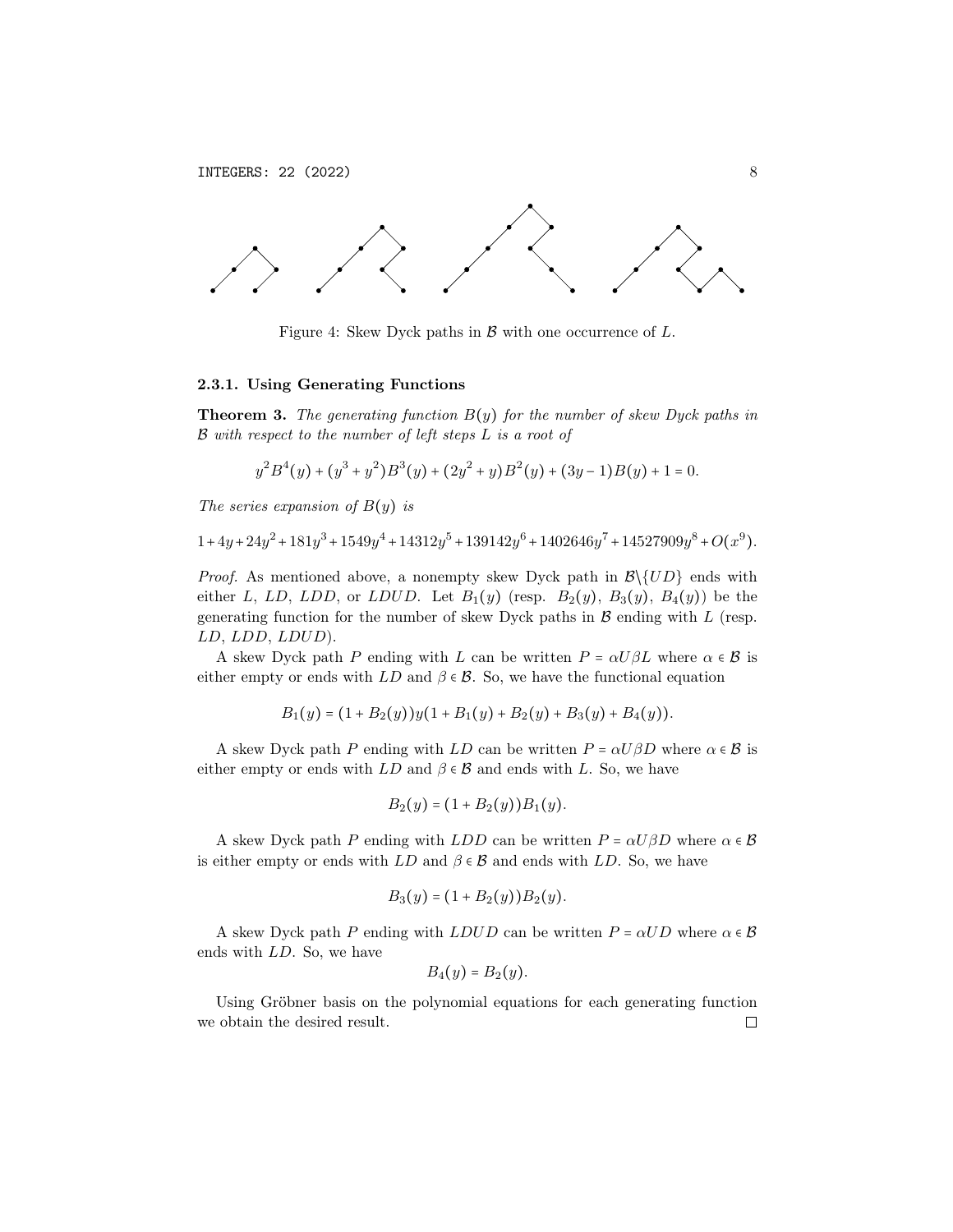**Remark 2.** Let  $b_n$  be the *n*-th coefficient of  $B[y]$ , that is,  $b_n = [y^n]B[y]$ . From a similar approach as in the Remark [1,](#page-6-0) we conjecture that

$$
b_n \sim c \cdot \frac{\alpha^n}{n^{3/2}},
$$

where  $c \approx 0.6011640677$  and  $\alpha = 0.650096$ .

#### 2.3.2. Using Recurrence Relation

**Theorem 4.** Let  $a_i(n)$  denote a family of sequences where  $a_0(n) = n$ , and for all  $i \geq 1$ 

$$
a_i(n) = a_{i-1}(n) + a_{i-1}(n+1) + \sum_{k=0}^{n-i-3} a_{i-1}(n+2-k).
$$

The number of skew Dyck paths in B with exactly  $k \geq 2$  left steps, is given by  $a_{k-1}(k+3)$ .

*Proof.* Let us denote by  $\mathcal{B}_l$  the set of all prefixes ending with L of skew Dyck paths in B. Such a path will be called a meander.

Let us prove by induction on i that  $a_i(n)$  is the number of meanders in  $B_l$  with  $i + 2$  occurrences of L and ending with an occurrence of L at height  $n - i - 5$ .

First, let us assume that  $i = 0$ . A meander in  $\mathcal{B}_l$  ending at height  $n-5$ , with two occurrences of L, ends with either LL, LDL, LDDL, or  $LDU^kDL$ ,  $1 \leq k \leq n-3$ . Therefore, there are  $n - 3 + 3 = a_0(n)$  paths. Figure [5](#page-8-0) shows the case when  $n = 5$ .

<span id="page-8-0"></span>

Figure 5: Skew Dyck paths in  $\beta$  with 2 occurrences of L and  $s_1 = 1$ 

Now, assume that  $a_i(n)$  satisfies the statement for  $j \leq i$ . Let us count the number  $a_{i+1}(n)$  of meanders in  $\mathcal{B}_l$  ending at height  $n-i-6$ , with  $i+3$  occurrences of L. Taking into account all possible ways of a meander in  $\mathcal{B}_l$  ends:

- there are  $a_i(n)$  such paths ending with  $LL$ ,
- there are  $a_i(n+1)$  such paths ending with  $LDL$ ,
- there are  $a_i(n+2)$  such paths ending with  $LDDL$ ,
- there are  $a_i(n+2-k)$  paths ending with  $LDU^kDL$ ,  $1 \leq k \leq n-i-4$ .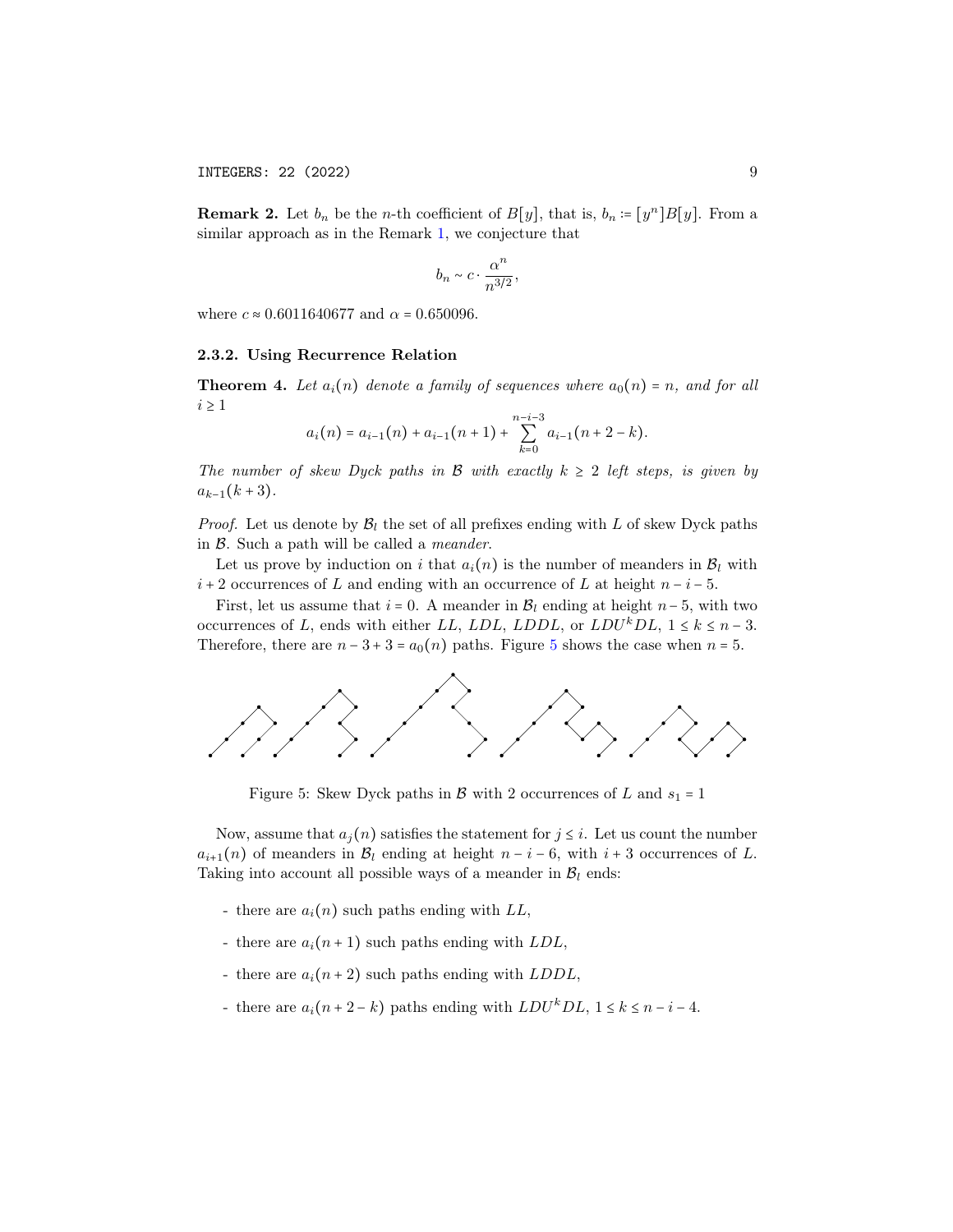Consequently, we have:

$$
a_{i+1}(n) = a_i(n) + a_i(n+1) + a_i(n+2) + \sum_{k=1}^{n-i-4} a_i(n+2-k)
$$

which completes the induction.

Finally, as skew Dyck paths in  $\mathcal{B}\setminus \set{UD}$  end with L, LD, LDD, or LDUD, this implies that the number of skew Dyck paths in B with exactly  $k \geq 2$  left steps is given by

$$
a_{k-1}(k+3) = a_{k-2}(k+3) + a_{k-2}(k+4) + a_{k-2}(k+5) + a_{k-2}(k+4). \quad \Box
$$

#### 3. Equivalence Classes Modulo Patterns of Length Two

In this section, we focus on equivalence classes modulo patterns of length two. We start by giving a general result that allows us to solve the cases of patterns that do not contain occurrences of L and DD. Indeed, for these patterns the number of p-equivalence classes on the set  $\mathcal{SD}$  of skew Dyck paths also is the same on the set  $D$  of Dyck paths, which is already given in [\[1\]](#page-17-5). We also deal with the pattern  $DD$ and leave as an open question the cases of patterns in  $\{DL, LD, LL\}$ . We refer to Table 2 for an overview of these numbers for small values of the length (the last three cases are obtained experimentally).

| Pattern | Sequence                                                         | <b>OEIS</b> | $a_n, 1 \leq n \leq 9$                |
|---------|------------------------------------------------------------------|-------------|---------------------------------------|
| UU      | $1-x+\sqrt{1-2x-3x^2}$<br>$1-3x+x^2+x^3+(1-x^2)\sqrt{1-2x-3x^2}$ | A244886     | 1, 2, 4, 9, 22, 56, 147, 393, 1065    |
| U D     | $\frac{1-x}{1-5x+7x^2-x^3}$<br>$\sqrt{(1-2x)^2(1-3x+x^2)}$       | A244885     | 1, 2, 5, 14, 41, 121, 354, 1021, 2901 |
| DU      | $1-2x$<br>$\frac{1-3x+x^2}{x^2}$                                 | A001519     | 1, 2, 5, 13, 34, 89, 233, 610, 1597   |
| DD      | $2(1+x)$<br>$x+x^2+(2+x)\sqrt{1-2x-3x^2}$                        | New         | 1, 2, 5, 12, 31, 81, 216, 583, 1590   |
| DL      | Open question                                                    | <b>New</b>  | 1, 2, 3, 6, 12, 23, 49, 102, 212      |
| LD.     | Open question                                                    | <b>New</b>  | 1, 1, 2, 4, 7, 15, 31, 62, 136        |
| LL      | Open question                                                    | <b>New</b>  | 1, 1, 2, 4, 8, 15, 30, 63, 134        |

Table 2: Number of p-equivalence classes for skew Dyck paths.

**Proposition 1.** If p is a pattern of length at least 2 avoiding L and DD, then the number of p-equivalence classes is the same in  $SD$  and  $D$ .

*Proof.* Let p be a pattern of length at least 2 avoiding L and DD, and let us consider  $P \in SD$ . We will show that there exists a path  $P' \in D$  such that P and P' belong to the same equivalence class.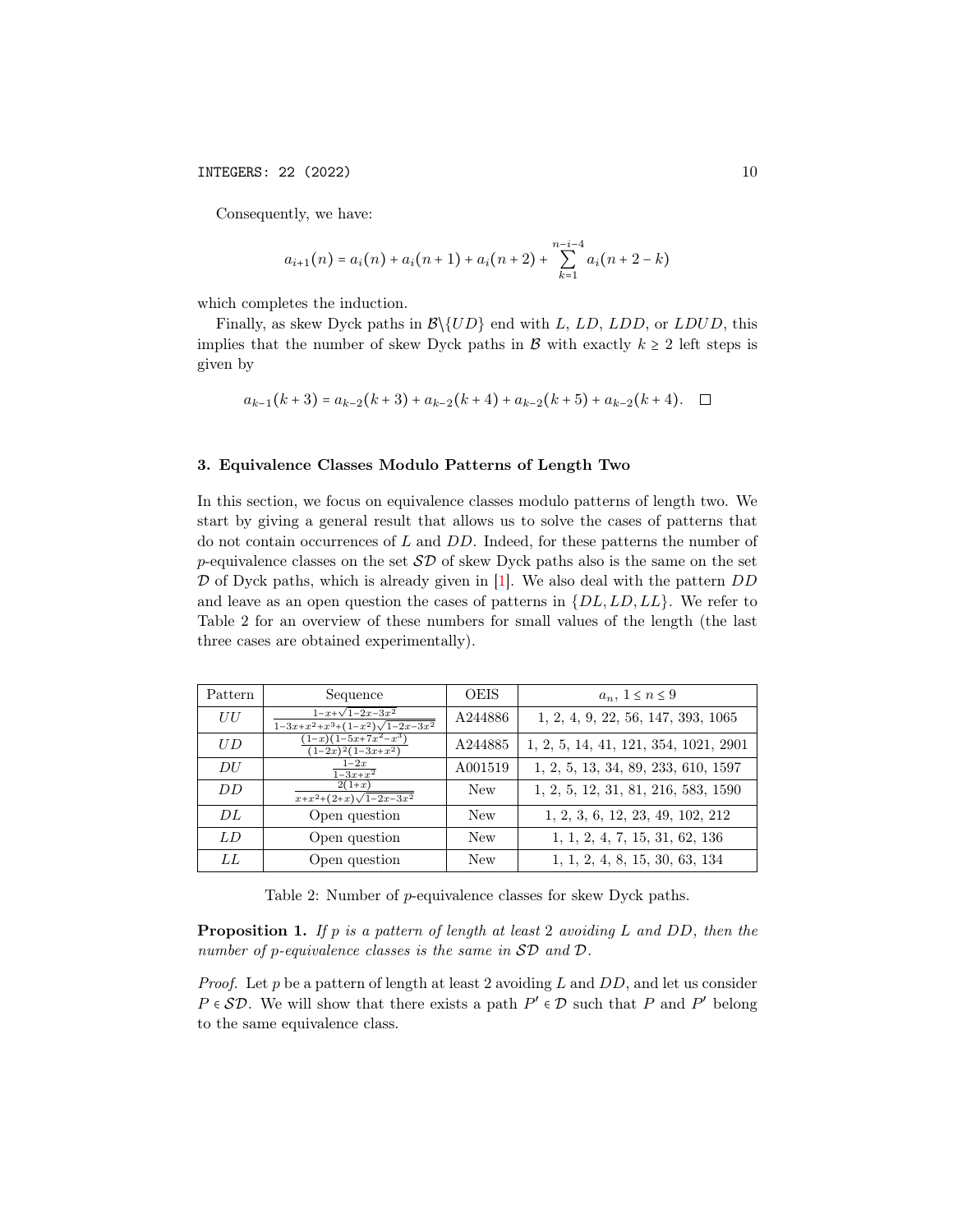We can decompose  $P = \alpha_0 \prod_{i=1}^n p^{d_i} \alpha_i$  or  $P = \alpha_0$ , where  $\alpha_i$  is a sub-skew Dyck path avoiding p and  $d_i \geq 1$ . We can define  $P' = \alpha'_0 \prod_{i=1}^n p^{d_i} \alpha'_i$  or  $P' = \alpha'_0$ , depending on the decomposition of P, where each  $\alpha'_i$  is obtained from  $\alpha_i$  by replacing all steps L with D. As p and  $\alpha'_i$  avoid L,  $P' \in \mathcal{D}$ . Moreover, in a skew Dyck path, L cannot be contiguous with a step  $U$ , which implies that the operation of changing a step  $L$ by  $D$  does not create a pattern  $p$  whenever  $p$  avoids  $DD$ . Consequently,  $P$  and  $P'$ belong to the same p-equivalence class.  $\Box$ 

### 3.1. Pattern DD

Let  $\mathcal E$  denote the set of skew Dyck paths where all occurrences of  $UDU$  are at height 0 or 1, all occurrences of  $UD^kL$ , with  $k \ge 1$ , are at height 0, and the patterns UUDU and UUDL do not appear. For instance, Figure [6](#page-10-0) shows two skew Dyck paths that do not belong to  $\mathcal{E}$ , whereas Figure [7](#page-10-1) shows a skew Dyck path that belongs to  $\mathcal{E}$ .

<span id="page-10-0"></span>

<span id="page-10-1"></span>Figure 6: Skew Dyck paths that do not belong to  $\mathcal{E}$ .



Figure 7: Skew Dyck path that belongs to  $\mathcal{E}$ .

**Lemma 1.** For every skew Dyck path P, there exists a skew Dyck path  $P' \in \mathcal{E}$  in the same equivalence class modulo DD.

*Proof.* Let P be a skew Dyck path such that  $P \notin \mathcal{E}$ . Consider the sequence of skew Dyck paths  $P = P_0, P_1, P_2, \ldots, P_{k-1}, P_k = P', k \ge 1$ , defined as follows:

For any  $i, 1 \le i \le k$ , the skew Dyck path  $P_{i+1}$  is obtained from  $P_i$  by performing the first possible transformation among the four described below, until the path belongs to  $\mathcal{E}$ :

(1) Remove occurrences of UUDU.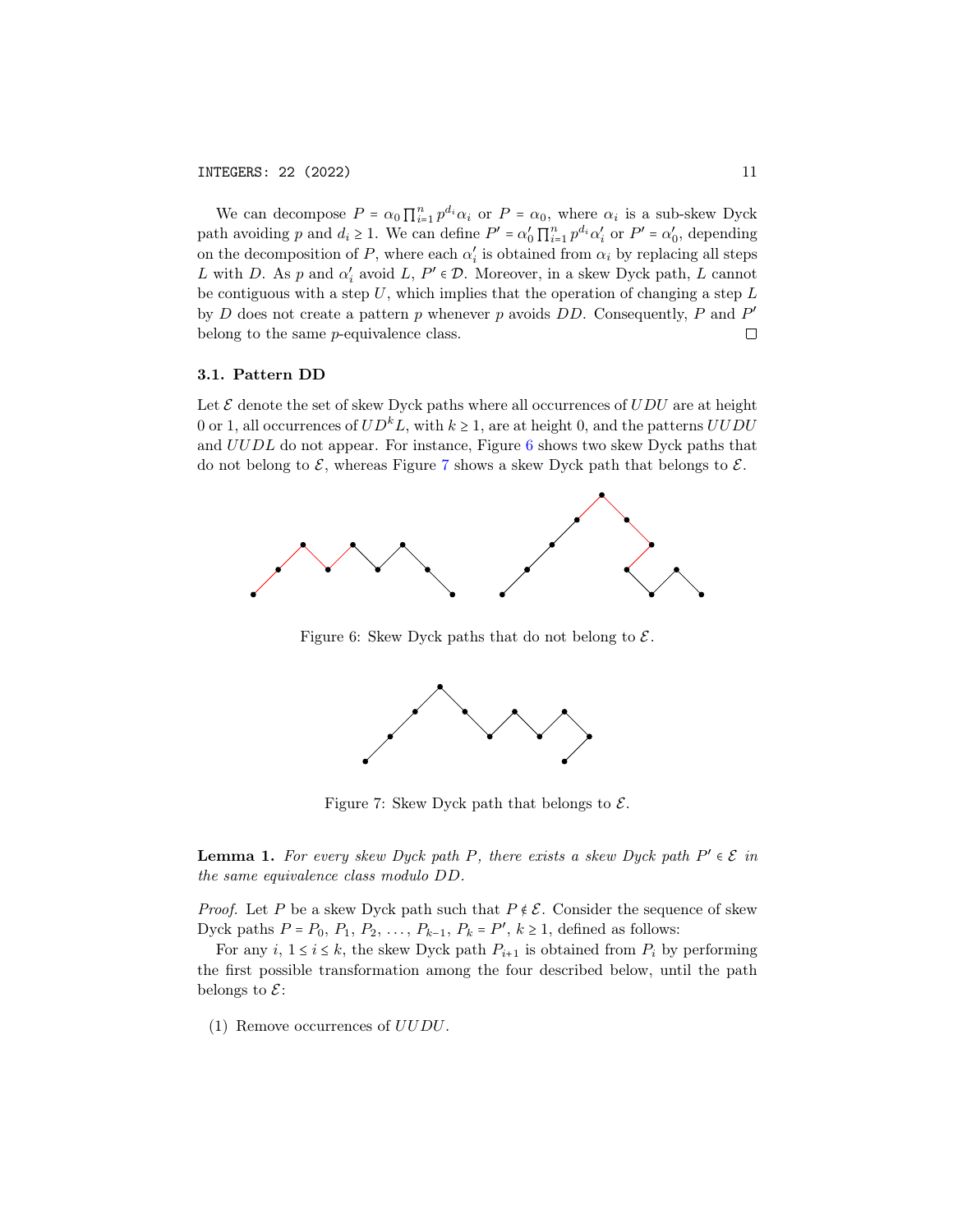If  $P_i$  has such a pattern, then  $P_i = \alpha U^k D U \beta$  with  $k \geq 2$  and  $\alpha$  does not end with U. So, we define  $P_{i+1} = \alpha U D U^k \beta$ . Figure [8](#page-11-0) shows a step of this process. Repeat this operation until the path does not contain UUDU.

<span id="page-11-0"></span>

Figure 8: Removing UUDU.

(2) Remove occurrences  $UUDL$  at height 0.

If  $P_i$  has such a pattern,  $P_i = \alpha U U D L$ , where  $\alpha$  is a skew Dyck path, then we define  $P_{i+1} = \alpha U D U D$ . Figure [9](#page-11-1) shows this process.

<span id="page-11-1"></span>

Figure 9: Removing UUDL at height 0.

(3) Remove maximal occurrences of  $UD^kL^m$ , for  $k, m \ge 1$ , except when the occurrence is at height 0 with  $m = 1$ .

Since *m* is maximal, the chain  $L^m$  is followed by an occurrence of  $D^s$  for  $s \ge 0$ . We write  $P_i = (\prod_{i=1}^{d-1} U^{s_i} \alpha_i) U^{s_d} D^k L^m \beta$  where  $\alpha_i$  is nonempty and avoids U, and  $\beta$  is either empty or starts with  $D^s$  with  $s \geq 1$ . We consider three cases depending if  $m \geq 3$ ,  $m = 2$  and  $m = 1$ .

• Case  $m \geq 3$ . The maximum ordinate reached by the occurrence  $UD^kL^m$ is  $p \ge m + k \ge 4$ . Since the path reaches the ordinate  $p \ge 4$ , and since  $P_i$ avoids  $UUDU$ , there is at least one  $s_i$  such that  $s_i \geq 3$ ; we choose the rightmost i.

The path  $P_{i+1}$  is obtained by replacing  $U^{s_i}$  with  $UDUU^{s_i-3}$ , and by replacing  $UD^k L^m$  with  $UD^k U DL^{m-2}$ . This operation deletes the occurrence  $UD<sup>k</sup>L<sup>m</sup>$  and creates another occurrence  $UDL$  with maximum ordinate  $p-3$ . See Figure [10.](#page-12-0)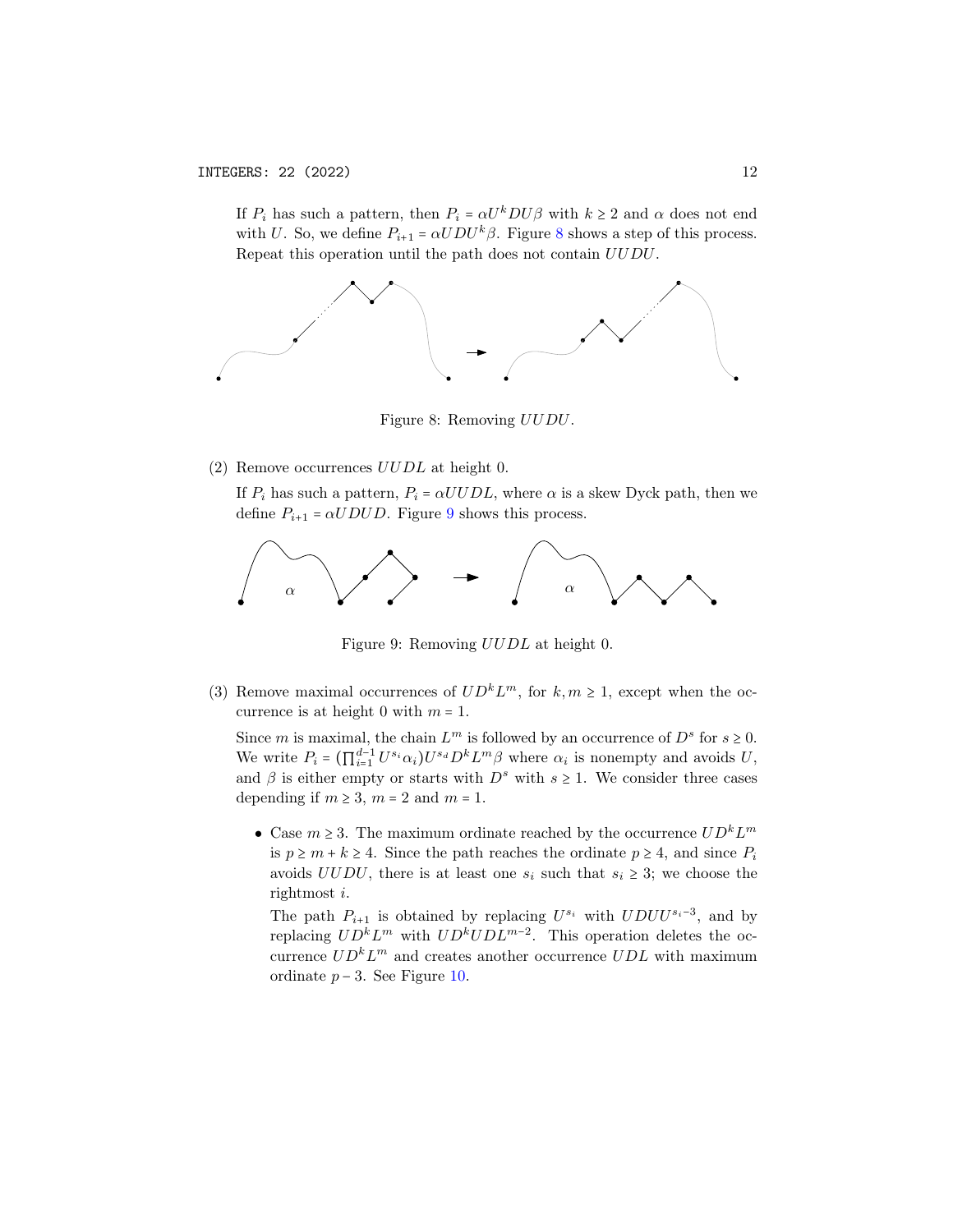<span id="page-12-0"></span>

Figure 10: Removing  $UD^kL^m$  if  $m \geq 3$ .

• Case  $m = 1$ . The maximal ordinate reached by the occurrence  $UD^kL^m =$  $UD<sup>k</sup>L$  is at least three, and (as above) there is some  $s<sub>i</sub>$  such that  $s<sub>i</sub> \ge 3$ ; we choose the rightmost  $i$ .

The path  $P_{i+1}$  is obtained by replacing  $U^{s_i}$  with  $UDUU^{s_i-3}$ , and by replacing  $UD^k L^m = UD^k L$  with  $UD^k U$ . This operation deletes the occurrence  $UD^k L^m$ . See Figure [11.](#page-12-1)

<span id="page-12-1"></span>

Figure 11: Removing  $UD^kL^m$  if  $m = 1$ .

• Case  $m = 2$ . The maximal ordinate p reached by the occurrence  $U D^k L^m =$  $UD<sup>k</sup>L<sup>2</sup>$  is at least three, and (as above) there is some  $s<sub>i</sub>$  such that  $s<sub>i</sub> \ge 3$ ; we choose the rightmost *i*. Moreover, if  $p \geq 5$  then either there is  $s_i \geq 5$ or there are two indices  $i_0$ ,  $i_1$ , such that  $3 \le i_0 \le 4$  and  $3 \le i_1 \le 4$ ; we choose the rightmost indices with these properties.

If  $s = 0$  then  $UD<sup>k</sup>LL$  is at the end of  $P_i$ , and  $P_{i+1}$  is obtained by replacing  $UD<sup>k</sup>LL$  with  $UD<sup>k</sup>UD$ , and by replacing  $U<sup>s<sub>i</sub></sup>$  with  $UDUU<sup>s<sub>i</sub>-3</sup>$ . Now, let us consider  $s \geq 1$ .

- If  $UD<sup>k</sup>LL$  is followed by D and  $P_i$  ends after D, then  $P_{i+1}$  is obtained by replacing  $UD^kLLD$  with  $UD^kUDL$  and by replacing the rightmost  $U^{s_i}$  for  $s_i \geq 3$  with  $UDUU^{s_i-3}$ .
- If  $UD^kLL$  is followed by  $DUU$  then we replace  $UD^kLLDU$  with  $UD<sup>k</sup>UDUD$  and we replace the rightmost  $U<sup>s<sub>i</sub></sup>$  for  $s<sub>i</sub> \geq 3$  with  $UDUU^{s_i-3}.$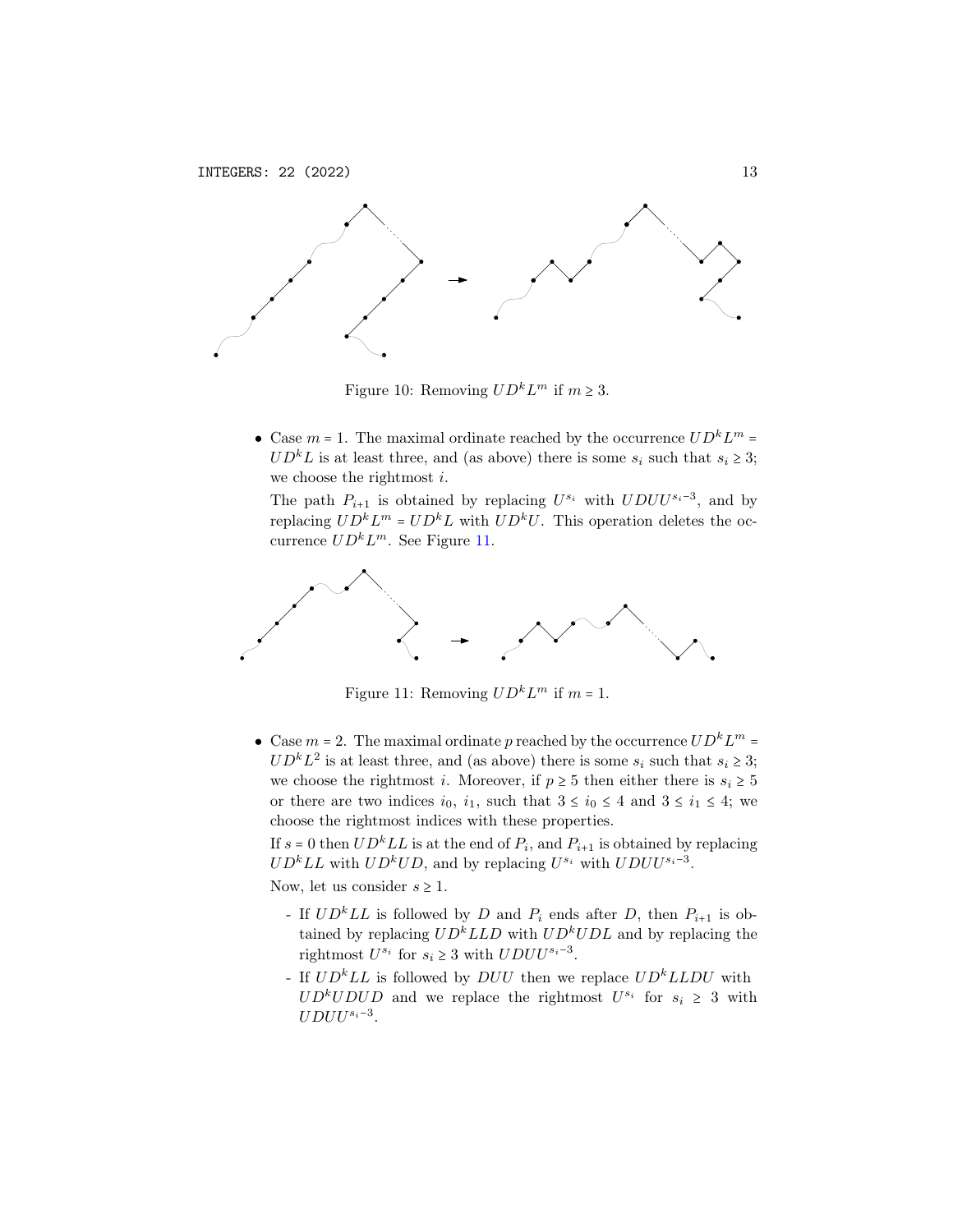- If  $UD<sup>k</sup>LL$  is followed by  $DUD$  then we replace  $UD<sup>k</sup>LLDUD$  with  $UD<sup>k</sup>UUDLD$  and we replace the rightmost  $U<sup>s<sub>i</sub></sup>$  for  $s<sub>i</sub> \geq 3$  with  $UDUU^{s_i-3}$ .
- If  $UD^kLL$  is followed by DL then we replace  $UD^kLLDL$  with  $UD<sup>k</sup>UUDL$  and either we replace the rightmost  $U<sup>s<sub>i</sub></sup>$  for  $s<sub>i</sub> \ge 5$  with  $UDUDU^{s_i-5}$ , or we replace  $U^{s_{i_0}}$  with  $UDUU^{s_{i_0}-3}$  and  $U^{s_{i_1}}$  with  $UDUU^{s_{i_1}-3}$  where  $i_0$  and  $i_1$  are defined above.
- If  $UD<sup>k</sup>LL$  is followed by  $DD$  then we replace  $UD<sup>k</sup>LLDD$  with  $UD<sup>k</sup>UUDD$  and either we replace the rightmost  $U<sup>s<sub>i</sub></sup>$  for  $s<sub>i</sub> \ge 5$  with  $UDUDUU^{s_i-5}$ , or we replace  $U^{s_{i_0}}$  with  $UDUU^{s_{i_0}-3}$  and  $U^{s_{i_1}}$  with  $UDUU^{s_{i_1}-3}$  where  $i_0$  and  $i_1$  are defined above.

All previous transformations either delete an occurrence  $U D^k L$  at height at least one, or decreases by at least one the maximal ordinate of one occurrence  $UD^kL$ , or decrease by one m in a subcase of  $m = 2$ . See Figure [12.](#page-13-0)

<span id="page-13-0"></span>

Figure 12: Removing  $UD^kL^m$  if  $m = 2$ .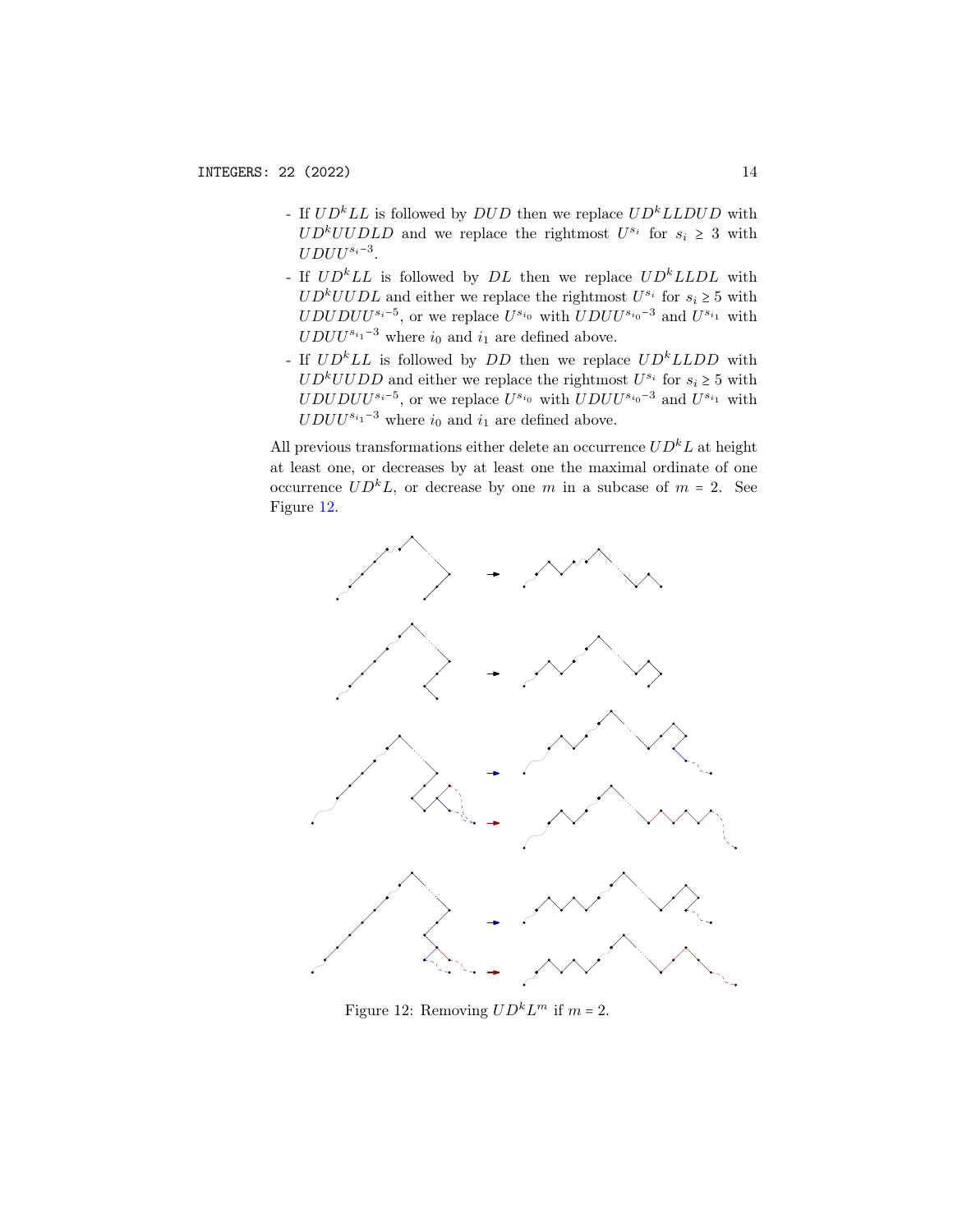(4) Remove  $UDU$  at height greater than 1. As the maximal ordinate  $p$ reached by the occurrence  $UDU$  satisfies  $p \geq 3$ , and as  $P_i$  avoids  $UUDU$ , there exists an occurrence  $U^3$  at height  $p-3$  at the left (we take the rightmost possible). The path  $P_{i+1}$  is obtained by exchanging the two occurrences  $U^3$  and  $UDU$ , which decreases by at least one the height of the occurrence UDU.

After applying the previous process, we obtain a path  $P' \in \mathcal{E}$ . Since all transformations do not change the positions of occurrences  $DD$ ,  $P$  and  $P'$  belong to the same equivalence class. An example of this process is shown in Figure [13.](#page-14-0)

<span id="page-14-0"></span>

Figure 13: An example of the process described in the proof of Lemma 3.2

 $\Box$ 

**Theorem 5.** There is a bijection between  $\mathcal E$  and the set of DD-equivalence classes of SD.

*Proof.* Considering Lemma 3.2, it suffices to prove that if  $P$  and  $P'$  have the same length in  $\mathcal E$  and lie in the same equivalence class, then  $P = P'$ . We decompose  $P = \alpha_0 \prod_{i=1}^n D^{k_{i-1}} \alpha_i$  (resp.  $P' = \alpha'_0 \prod_{i=1}^n D^{k_{i-1}} \alpha'_i$ ) where  $\alpha_i$  (resp.  $\alpha'_i$ ) do not contain the pattern  $DD$  and  $k_i \ge 2$  (resp.  $k'_i \ge 2$ ) are taken to be maximal.

First, if P and P' do not have the pattern DD, then  $P = \alpha_0$  and  $P' = \alpha'_0$ . Moreover  $P = \alpha_0$  avoids  $UUDU$  and  $UUDL$ , which implies that  $\alpha_0 = (UD)^m$  with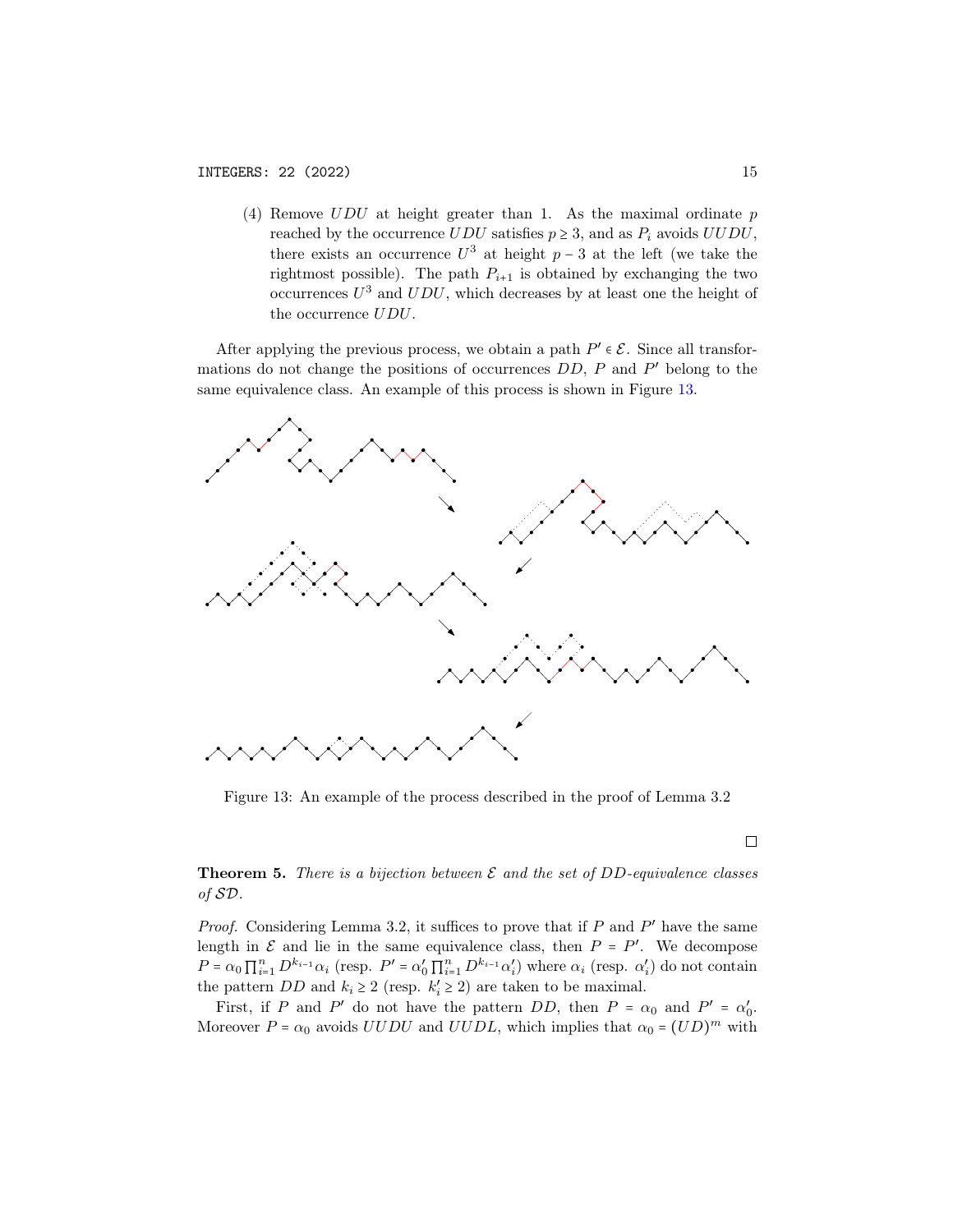$m = |P|/2$ . By a similar argument, we obtain  $P = P'$ .

Secondly, let us assume that  $P$  and  $P'$  have at least one occurrence of  $DD$ . Since P and P' belong to the same equivalence class, we have  $|\alpha_i| = |\alpha'_i|$  for  $0 \le i \le n$ . Notice that we necessarily have  $n \geq 1$ . Now, we determine the form of  $\alpha_i$  and  $\alpha'_i$ .

•  $\alpha_i$  and  $\alpha'_i$  for  $0 \le i \le n-1$ .

Since  $\alpha_0$  (resp.  $\alpha'_0$ ) avoids DD, UUDU, and UUDL, we can write  $\alpha_0$  =  $(UD)^{s_1}U^{s_2}$  with  $s_2 \ge 2$  and  $s_1 \ge 0$  (resp.  $\alpha'_0 = (UD)^{s'_1}U^{s'_2}$  with  $s'_2 \ge 2$  and  $s'_1 \ge 0$ ). If  $n > 1$ ,  $\alpha_1$  cannot starts with L (otherwise P contains  $UD^kL$ ), thus it starts with  $U$ , and with the same argument as above it has the same form as  $\alpha_0$ , i.e.  $\alpha_1 = (UD)^{t_1}U^{t_2}$  with  $t_2 \ge 2$  and  $t_1 \ge 0$ . Repeating this argument,  $\alpha_i$  and  $\alpha'_i$  are all of the same form for  $1 \le i \le n-1$ .

•  $\alpha_n$  and  $\alpha'_n$ .

We have three cases depending on the final ordinate of

$$
Q = \alpha_0 \left( \prod_{i=1}^{n-1} D^{k_{i-1}} \alpha_i \right) D^{k_{n-1}}.
$$

Case 1. The path Q ends at height 0. Since P avoids  $UUDU$  and  $UUDL$ ,  $\alpha_n$ does not contain an occurrence UU. Therefore  $\alpha_n$  is either the empty path  $\lambda$ or of the form  $(UD)^s$ .

Case 2. The path Q ends at height 1. The only one possibility is  $\alpha_n = (UD)^s L$ .

Case 3. The path  $Q$  ends at height greater than 1. This case is not possible because  $\alpha_n$  does not start with D, avoids DD and avoids  $UD^kL$  at height greater than 0.

Now let us prove that that  $\alpha_i = \alpha'_i$  for every *i*. With the reasoning done above,  $\alpha_n \in \{\lambda, (UD)^s L, (UD)^s\}$  and  $\alpha'_n \in \{\lambda, (UD)^t L, (UD)^t\}$ . Since  $|\alpha_n| = |\alpha'_n|$ , we have  $\alpha_n = \alpha'_n.$ 

For a contradiction we suppose that there exists  $i \leq n$ , such that  $\alpha_i \neq \alpha'_i$  (we take the greatest  $j$  satisfying this condition). With the reasoning above, we have  $\alpha_i = (UD)^{s_1}U^{s_2}$  and  $\alpha'_i = (UD)^{s'_1}U^{s'_2}$  with  $2s_1 + s_2 = 2s'_1 + s'_2$  since  $|\alpha_i| = |\alpha'_i|$ . Without loss of generality we can assume  $s_1 < s_1'$  because  $\alpha_i$  and  $\alpha_i'$  are different. This implies that  $s_2 \geq 2 + s'_2$ . Since  $\alpha_i$  and  $\alpha'_i$  end at the same height in P and  $P'$ , this means that  $P'$  contains an occurrence  $UDU$  at height at least 2 which is a contradiction.

In summary, 
$$
\alpha_i = \alpha'_i
$$
 for every *i* and consequently,  $P = P'$ .

Before proving Theorem 1, we need the preliminary results shown in Lemmas [2](#page-16-0) and [3.](#page-16-1) Let  $\mathcal F$  be the set of all Dyck paths where all occurrences of  $UDU$  are at height 0 and not starting with  $UDU$ ; let  $G$  be the set of Dyck paths that do not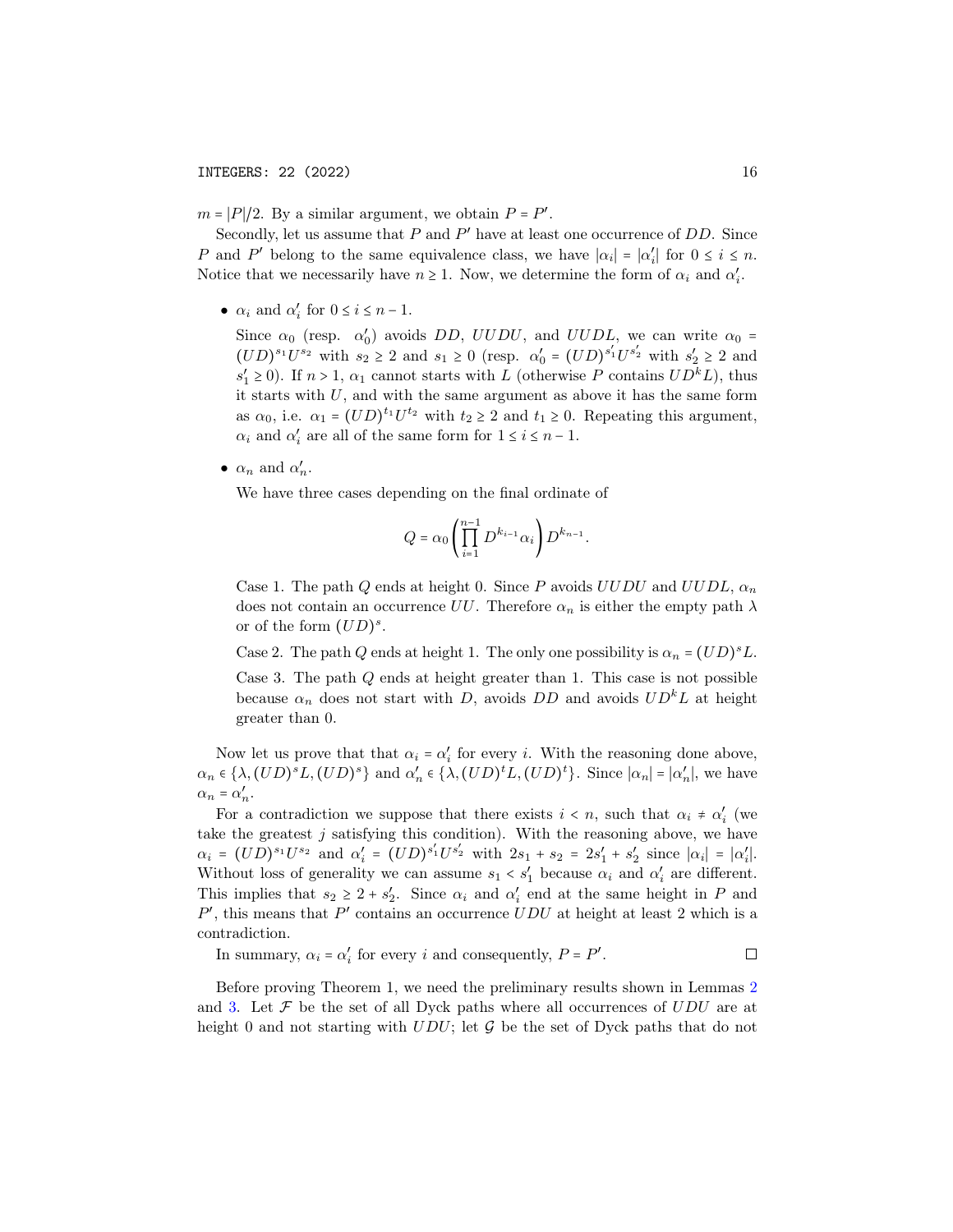contain  $UDU$  and, let  $H$  be the set of Dyck paths where all occurrences of  $UDU$ are at height 0. It is well known (see [\[14\]](#page-17-13)) that the generating function of  $\mathcal{G}, G(x)$ , is given by the expression  $G(x) = 1 + xM(x)$ , where  $M(x)$  is the generating function for the number of Motzkin paths, i.e.,  $G(x) = (1 + x - \sqrt{1 - 2x - 3x^2})/2x$ .

<span id="page-16-0"></span>**Lemma 2.** The generating function of the set  $H$  is given by the expression

$$
H(x) = \frac{1}{1 - xG(x)}.
$$

*Proof.* A Dyck path in H is either empty or of the form  $U\alpha D\beta$ , with  $\alpha \in \mathcal{G}$  and  $\beta \in \mathcal{H}$ . So,  $H(x)$  satisfies the relation  $H(x) = xG(x)H(x) + 1$  that induces the required result.  $\Box$ 

<span id="page-16-1"></span>**Lemma 3.** The generating function of the set  $\mathcal F$  is given by

$$
F(x) = \frac{x^2 + x - 2 - x\sqrt{-3x^2 - 2x + 1}}{x - 1 - \sqrt{-3x^2 - 2x + 1}}.
$$

*Proof.* A Dyck path in F is either empty, or  $UD$ , or  $U\alpha D\beta$  where  $\alpha \in \mathcal{G}\setminus\{\lambda\}$  and  $\beta \in \mathcal{H}$ . We conclude that  $F(x)$  satisfies the relation  $F(x) = 1 + x + x(G(x) - 1)H(x)$ which gives the required result.  $\Box$ 

**Theorem 6.** The generating function of the set  $\mathcal{E}$  is given by

$$
E(x) = \frac{2(1+x)}{x+x^2+(2+x)\sqrt{1-2x-3x^2}}
$$

The series expansion of  $E(x)$  is

$$
1 + x + 2x^2 + 5x^3 + 12x^4 + 31x^5 + 81x^6 + 216x^7 + 583x^8 + 1590x^9 + O(x^{10}).
$$

*Proof.* A skew Dyck path in  $\mathcal E$  is empty, is  $U\alpha D\beta$ , or is  $U\gamma L$ , where  $\alpha \in \mathcal F$ ,  $\beta \in \mathcal E$  and  $\gamma \in \mathcal{F}\backslash \{\lambda, UD\}$ . So,  $E(x)$  satisfies the relation  $E(x) = 1 + xF(x)E(x) + x(F(x) 1-x$ , which is equivalent to

$$
E(x) = \frac{1 + x(F(x) - 1 - x)}{1 - xF(x)}.
$$

.

Let  $e_n$  be the number of DD-equivalence classes for skew Dyck paths. That is,  $e_n = [x^n]E(x)$  for all  $n \ge 0$ . In Theorem [7](#page-17-14) we give an asymptotic approximation for the sequence  $e_n$ . To accomplish this goal we use the singularity analysis method for finding an asymptotic expression of the coefficients of a generating function (see for example [\[8\]](#page-17-10) for the details).